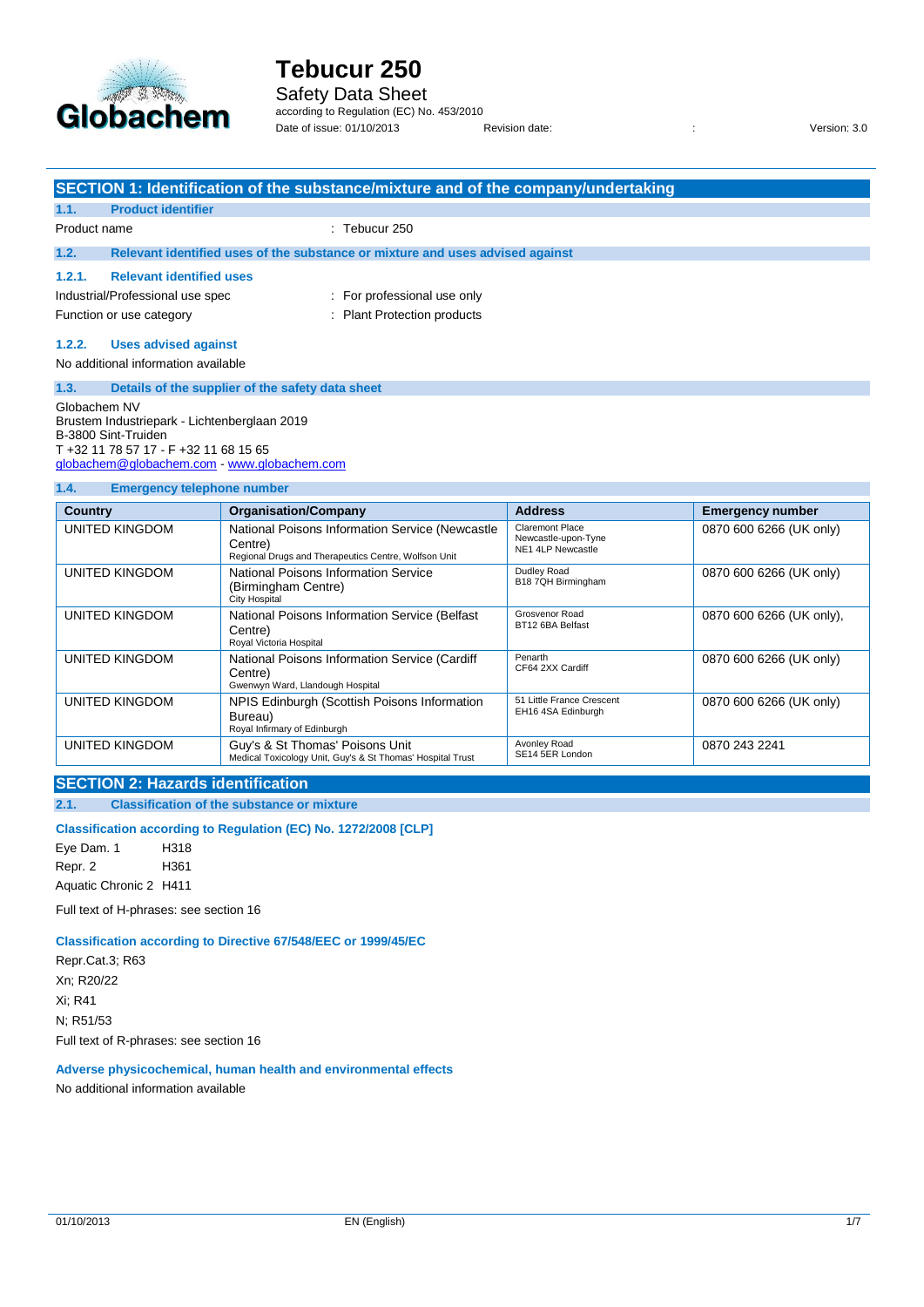Safety Data Sheet

according to Regulation (EC) No. 453/2010

**2.2. Label elements**

#### **Labelling according to Regulation (EC) No. 1272/2008 [CLP]**

| Hazard pictograms (CLP)        | GHS <sub>05</sub><br>GHS08<br>GHS09                                                                                                                                                                                                                                                                                                                                                                                                                                         |
|--------------------------------|-----------------------------------------------------------------------------------------------------------------------------------------------------------------------------------------------------------------------------------------------------------------------------------------------------------------------------------------------------------------------------------------------------------------------------------------------------------------------------|
| Signal word (CLP)              | : Danger                                                                                                                                                                                                                                                                                                                                                                                                                                                                    |
| Hazardous ingredients          | : tebuconazole                                                                                                                                                                                                                                                                                                                                                                                                                                                              |
| Hazard statements (CLP)        | : H318 - Causes serious eye damage<br>H361 - Suspected of damaging the unborn child<br>H411 - Toxic to aquatic life with long lasting effects                                                                                                                                                                                                                                                                                                                               |
| Precautionary statements (CLP) | : P201 - Obtain special instructions before use<br>P202 - Do not handle until all safety precautions have been read and understood<br>P273 - Avoid release to the environment<br>P280 - Wear protective gloves, face protection, eye protection<br>P305+P351+P338 - IF IN EYES: Rinse cautiously with water for several minutes. Remove<br>contact lenses, if present and easy to do. Continue rinsing<br>P308+P313 - IF exposed or concerned: Get medical advice/attention |
| EUH phrases                    | : EUH401 - To avoid risks to human health and the environment, comply with the instructions for<br>use                                                                                                                                                                                                                                                                                                                                                                      |
| 2.3.<br><b>Other hazards</b>   |                                                                                                                                                                                                                                                                                                                                                                                                                                                                             |

No additional information available

### **SECTION 3: Composition/information on ingredients**

### **3.1. Substances**

#### Not applicable

| 3.2.<br><b>Mixture</b> |                                                                         |               |                                                                                     |
|------------------------|-------------------------------------------------------------------------|---------------|-------------------------------------------------------------------------------------|
| <b>Name</b>            | <b>Product identifier</b>                                               | $\frac{9}{6}$ | <b>Classification according to</b><br>Directive 67/548/EEC                          |
| tebuconazole           | (CAS No) 107534-96-3<br>(EC no) 403-640-2<br>(EC index no) 603-197-00-7 | 26.04         | Repr.Cat.3; R63<br>Xn: R22<br>N: R51/53                                             |
| <b>Name</b>            | <b>Product identifier</b>                                               | $\frac{9}{6}$ | <b>Classification according to</b><br><b>Regulation (EC) No.</b><br>1272/2008 [CLP] |
| tebuconazole           | (CAS No) 107534-96-3<br>(EC no) 403-640-2<br>(EC index no) 603-197-00-7 | 26.04         | Repr. 2, H361d<br>Acute Tox. 4 (Oral), H302<br>Aquatic Chronic 2. H411              |

Full text of R-, H- and EUH-phrases: see section 16

|      | <b>SECTION 4: First aid measures</b>                        |                                                                                                                                      |
|------|-------------------------------------------------------------|--------------------------------------------------------------------------------------------------------------------------------------|
| 4.1. | <b>Description of first aid measures</b>                    |                                                                                                                                      |
|      | First-aid measures general                                  | : Never give anything by mouth to an unconscious person. If you feel unwell, seek medical advice<br>(show the label where possible). |
|      | First-aid measures after inhalation                         | : Assure fresh air breathing. Allow the victim to rest.                                                                              |
|      | First-aid measures after skin contact                       | Remove affected clothing and wash all exposed skin area with mild soap and water, followed by<br>warm water rinse.                   |
|      | First-aid measures after eye contact                        | Rinse immediately with plenty of water. Obtain medical attention if pain, blinking or redness<br>persist.                            |
|      | First-aid measures after ingestion                          | Rinse mouth. Do NOT induce vomiting. Obtain emergency medical attention.                                                             |
| 4.2. | Most important symptoms and effects, both acute and delayed |                                                                                                                                      |
|      | Symptoms/injuries                                           | : Not expected to present a significant hazard under anticipated conditions of normal use.                                           |
| 4.3. |                                                             | Indication of any immediate medical attention and special treatment needed                                                           |
|      | No additional information available                         |                                                                                                                                      |
|      | <b>SECTION 5: Firefighting measures</b>                     |                                                                                                                                      |
| 5.1. | <b>Extinguishing media</b>                                  |                                                                                                                                      |
|      | Suitable extinguishing media                                | : Foam. Dry powder. Carbon dioxide. Water spray. Sand.                                                                               |
|      | Unsuitable extinguishing media                              | Do not use a heavy water stream.                                                                                                     |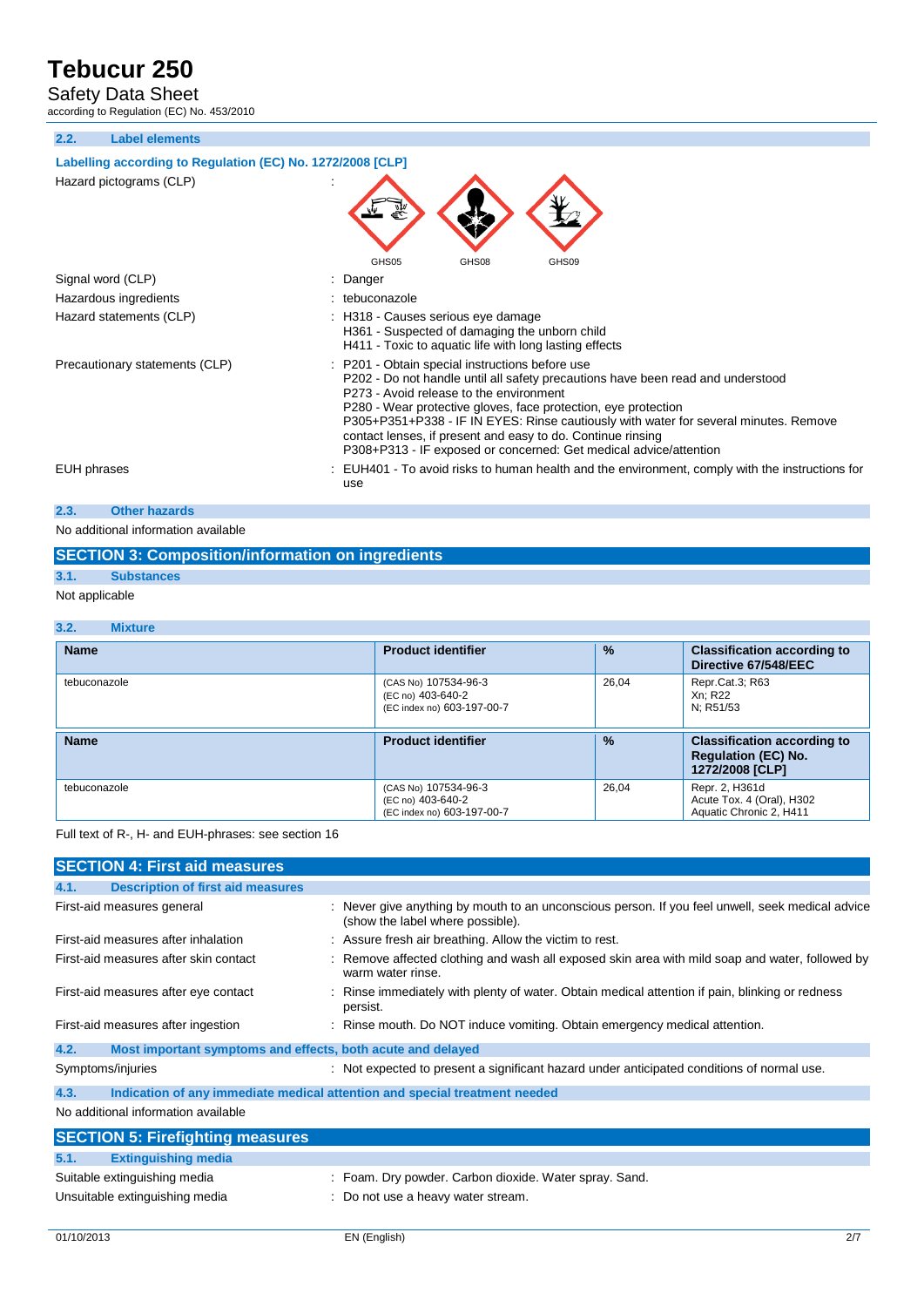### Safety Data Sheet

according to Regulation (EC) No. 453/2010

| 5.2.<br>Special hazards arising from the substance or mixture                             |                                                                                                                                                                                                      |
|-------------------------------------------------------------------------------------------|------------------------------------------------------------------------------------------------------------------------------------------------------------------------------------------------------|
| No additional information available                                                       |                                                                                                                                                                                                      |
| 5.3.<br><b>Advice for firefighters</b>                                                    |                                                                                                                                                                                                      |
| Firefighting instructions                                                                 | : Use water spray or fog for cooling exposed containers. Exercise caution when fighting any<br>chemical fire. Avoid (reject) fire-fighting water to enter environment.                               |
| Protection during firefighting                                                            | Do not enter fire area without proper protective equipment, including respiratory protection.                                                                                                        |
| <b>SECTION 6: Accidental release measures</b>                                             |                                                                                                                                                                                                      |
| 6.1.                                                                                      | Personal precautions, protective equipment and emergency procedures                                                                                                                                  |
| 6.1.1.<br>For non-emergency personnel<br>Emergency procedures                             | : Evacuate unnecessary personnel.                                                                                                                                                                    |
| 6.1.2.<br>For emergency responders<br>Protective equipment<br><b>Emergency procedures</b> | Equip cleanup crew with proper protection.<br>: Ventilate area.                                                                                                                                      |
| 6.2.<br><b>Environmental precautions</b>                                                  |                                                                                                                                                                                                      |
|                                                                                           | Prevent entry to sewers and public waters. Notify authorities if liquid enters sewers or public waters.                                                                                              |
| 6.3.<br>Methods and material for containment and cleaning up                              |                                                                                                                                                                                                      |
| Methods for cleaning up                                                                   | : Soak up spills with inert solids, such as clay or diatomaceous earth as soon as possible. Collect<br>spillage. Store away from other materials.                                                    |
| 6.4.<br><b>Reference to other sections</b>                                                |                                                                                                                                                                                                      |
| See Heading 8. Exposure controls and personal protection.                                 |                                                                                                                                                                                                      |
| <b>SECTION 7: Handling and storage</b>                                                    |                                                                                                                                                                                                      |
| <b>Precautions for safe handling</b><br>7.1.                                              |                                                                                                                                                                                                      |
| Precautions for safe handling                                                             | Wash hands and other exposed areas with mild soap and water before eating, drinking or<br>smoking and when leaving work. Provide good ventilation in process area to prevent formation of<br>vapour. |
| 7.2.<br>Conditions for safe storage, including any incompatibilities                      |                                                                                                                                                                                                      |
| Storage conditions                                                                        | : Keep only in the original container in a cool, well ventilated place away from : Direct sunlight.<br>Keep container closed when not in use.                                                        |
| Incompatible products                                                                     | Strong bases. Strong acids.                                                                                                                                                                          |
| Incompatible materials                                                                    | Sources of ignition. Direct sunlight.                                                                                                                                                                |
| 7.3.<br><b>Specific end use(s)</b>                                                        |                                                                                                                                                                                                      |
| No additional information available                                                       |                                                                                                                                                                                                      |
| <b>SECTION 8: Exposure controls/personal protection</b>                                   |                                                                                                                                                                                                      |
| 8.1.<br><b>Control parameters</b>                                                         |                                                                                                                                                                                                      |
| No additional information available                                                       |                                                                                                                                                                                                      |
| 8.2.<br><b>Exposure controls</b>                                                          |                                                                                                                                                                                                      |
| Personal protective equipment                                                             | : Avoid all unnecessary exposure.                                                                                                                                                                    |
| Hand protection                                                                           | : Wear protective gloves.                                                                                                                                                                            |
| Eye protection                                                                            | Chemical goggles or safety glasses.                                                                                                                                                                  |
| Respiratory protection                                                                    | : Wear appropriate mask.                                                                                                                                                                             |
| Other information                                                                         | Do not eat, drink or smoke during use.                                                                                                                                                               |
| <b>SECTION 9: Physical and chemical properties</b>                                        |                                                                                                                                                                                                      |
| Information on basic physical and chemical properties<br>9.1.                             |                                                                                                                                                                                                      |
| Physical state                                                                            | $:$ Liquid                                                                                                                                                                                           |
| Colour                                                                                    | Yellow.                                                                                                                                                                                              |
| Odour                                                                                     | characteristic.                                                                                                                                                                                      |
| Odour threshold                                                                           | No data available                                                                                                                                                                                    |
| рH                                                                                        | No data available                                                                                                                                                                                    |
| pH solution                                                                               | $1(6 - 8)$ %                                                                                                                                                                                         |
| Relative evaporation rate (butylacetate=1)                                                | : No data available                                                                                                                                                                                  |
| Melting point                                                                             | No data available                                                                                                                                                                                    |
| Freezing point                                                                            | : No data available                                                                                                                                                                                  |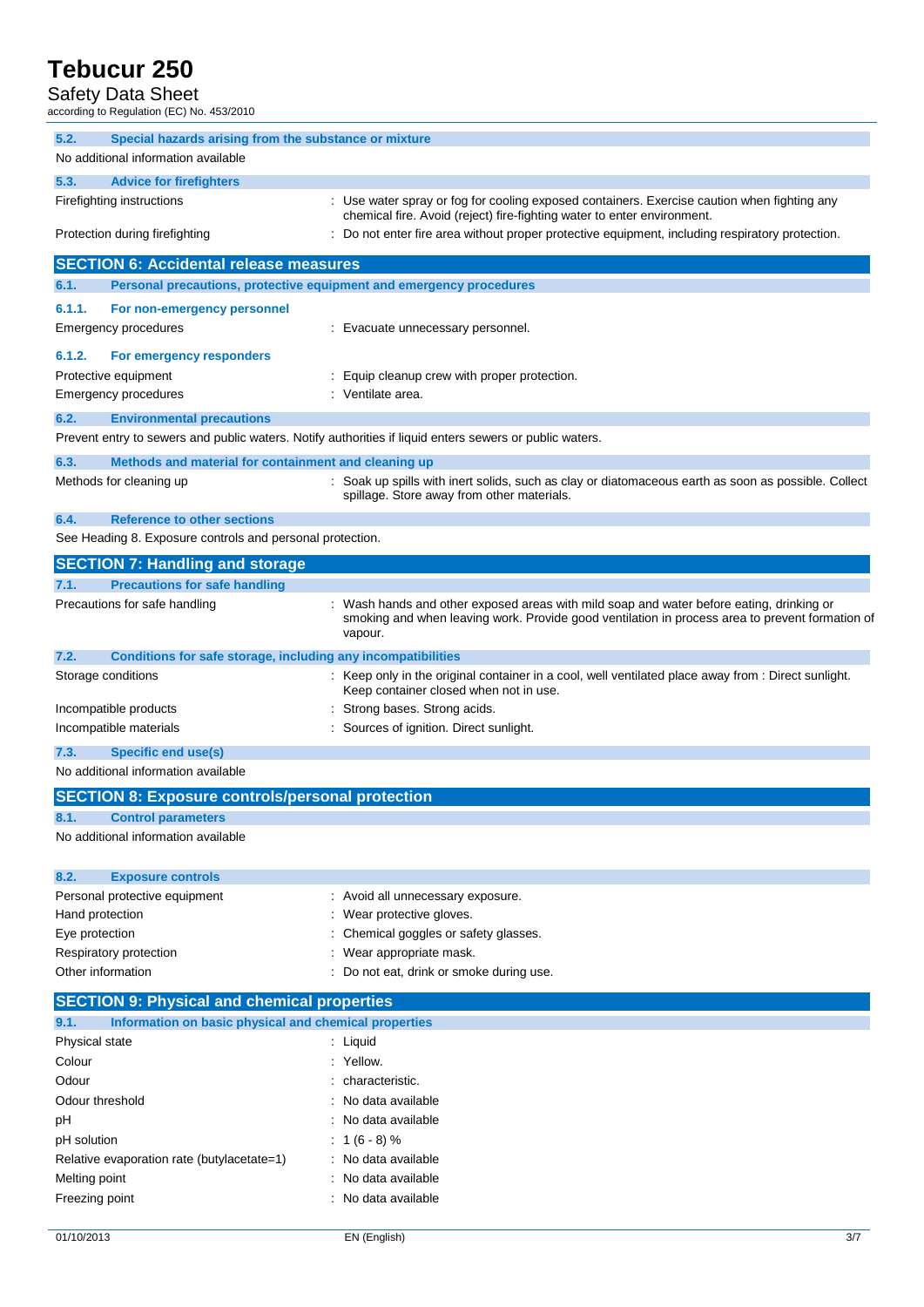### Safety Data Sheet

according to Regulation (EC) No. 453/2010

| Boiling point                    | : No data available |
|----------------------------------|---------------------|
| Flash point                      | : $>100 °C$         |
| Self ignition temperature        | : No data available |
| Decomposition temperature        | : No data available |
| Flammability (solid, gas)        | : No data available |
| Vapour pressure                  | : No data available |
| Relative vapour density at 20 °C | : No data available |
| Relative density                 | 0.96                |
| Solubility                       | : Water: emulsion   |
| Log Pow                          | : No data available |
| Log Kow                          | : No data available |
| Viscosity, kinematic             | : No data available |
| Viscosity, dynamic               | : No data available |
| Explosive properties             | : Not explosive.    |
| Oxidising properties             | $:$ Not oxidizing.  |
| <b>Explosive limits</b>          | No data available   |
| <b>Other information</b><br>9.2. |                     |

No additional information available

|                  | <b>SECTION 10: Stability and reactivity</b>          |
|------------------|------------------------------------------------------|
| 10.1.            | <b>Reactivity</b>                                    |
|                  | No additional information available                  |
| 10.2.            | <b>Chemical stability</b>                            |
| Not established. |                                                      |
| 10.3.            | <b>Possibility of hazardous reactions</b>            |
| Not established. |                                                      |
| 10.4.            | <b>Conditions to avoid</b>                           |
|                  | Direct sunlight. Extremely high or low temperatures. |
| 10.5.            | Incompatible materials                               |
|                  | Strong acids. Strong bases.                          |
| 10.6.            | <b>Hazardous decomposition products</b>              |
|                  |                                                      |

fume. Carbon monoxide. Carbon dioxide.

| <b>SECTION 11: Toxicological information</b>     |                                                                  |     |
|--------------------------------------------------|------------------------------------------------------------------|-----|
| Information on toxicological effects<br>11.1.    |                                                                  |     |
| Acute toxicity                                   | : Not classified                                                 |     |
| Tebucur 250                                      |                                                                  |     |
| LD50 oral rat                                    | > 2000 mg/kg                                                     |     |
| LD50 dermal rat                                  | > 2000 mg/kg                                                     |     |
| tebuconazole (107534-96-3)                       |                                                                  |     |
| ATE (oral)                                       | 500,000 mg/kg bodyweight                                         |     |
| Skin corrosion/irritation                        | : Not classified                                                 |     |
|                                                  | Based on available data, the classification criteria are not met |     |
| Serious eye damage/irritation                    | Causes serious eye damage                                        |     |
| Respiratory or skin sensitisation                | Not classified                                                   |     |
|                                                  | Based on available data, the classification criteria are not met |     |
| Germ cell mutagenicity                           | Not classified                                                   |     |
|                                                  | Based on available data, the classification criteria are not met |     |
| Carcinogenicity                                  | Not classified                                                   |     |
|                                                  | Based on available data, the classification criteria are not met |     |
| Reproductive toxicity                            | Suspected of damaging the unborn child.                          |     |
| Specific target organ toxicity (single exposure) | : Not classified                                                 |     |
|                                                  | Based on available data, the classification criteria are not met |     |
| Specific target organ toxicity (repeated         | Not classified                                                   |     |
| exposure)                                        | Based on available data, the classification criteria are not met |     |
| 01/10/2013                                       | EN (English)                                                     | 4/7 |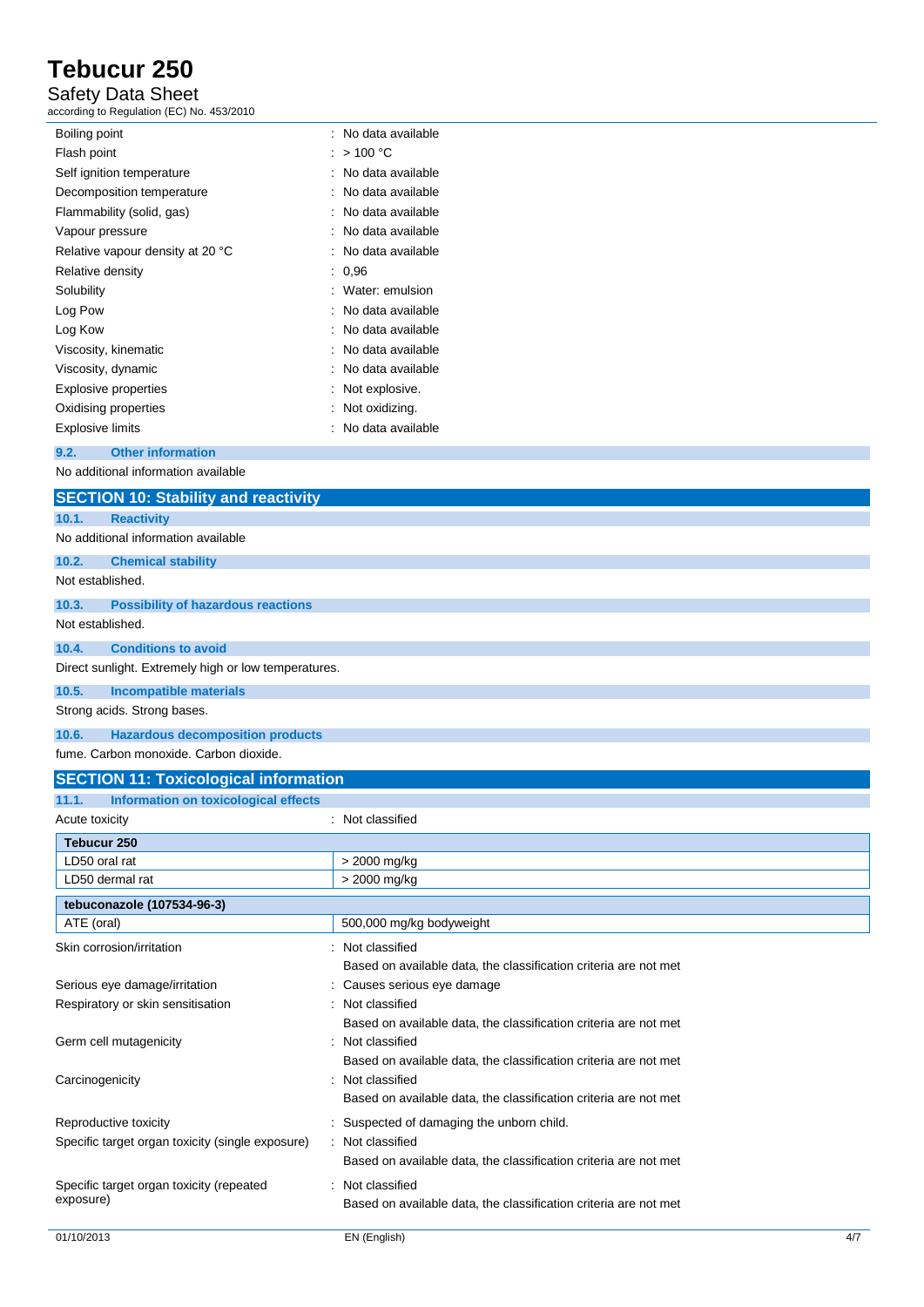Safety Data Sheet

| according to Regulation (EC) No. 453/2010                       |                                                                                                                  |
|-----------------------------------------------------------------|------------------------------------------------------------------------------------------------------------------|
| Aspiration hazard                                               | : Not classified                                                                                                 |
|                                                                 | Based on available data, the classification criteria are not met                                                 |
| Potential Adverse human health effects and                      | : Based on available data, the classification criteria are not met.                                              |
| symptoms                                                        |                                                                                                                  |
| <b>SECTION 12: Ecological information</b>                       |                                                                                                                  |
| 12.1.<br><b>Toxicity</b>                                        |                                                                                                                  |
| <b>Tebucur 250</b>                                              |                                                                                                                  |
| LC50 fishes 1                                                   | 10 - 100 mg/l Oncorhynchus mykiss                                                                                |
| EC50 Daphnia 1<br>ErC50 (algae)                                 | 1 - 10 mg/l Daphnia magna<br>1 - 10 mg/l Pseudokirchneriella subcapitata                                         |
|                                                                 |                                                                                                                  |
| 12.2.<br><b>Persistence and degradability</b>                   |                                                                                                                  |
| <b>Tebucur 250</b>                                              |                                                                                                                  |
| Persistence and degradability                                   | Not established.                                                                                                 |
| 12.3.<br><b>Bioaccumulative potential</b>                       |                                                                                                                  |
| <b>Tebucur 250</b>                                              |                                                                                                                  |
| Bioaccumulative potential                                       | Not established.                                                                                                 |
| 12.4.<br><b>Mobility in soil</b>                                |                                                                                                                  |
| No additional information available                             |                                                                                                                  |
| 12.5.<br><b>Results of PBT and vPvB assessment</b>              |                                                                                                                  |
| No additional information available                             |                                                                                                                  |
| 12.6.<br><b>Other adverse effects</b>                           |                                                                                                                  |
|                                                                 | : Avoid release to the environment                                                                               |
|                                                                 |                                                                                                                  |
| <b>SECTION 13: Disposal considerations</b>                      |                                                                                                                  |
| 13.1.<br><b>Waste treatment methods</b>                         |                                                                                                                  |
| Waste disposal recommendations<br>Ecology - waste materials     | : Dispose in a safe manner in accordance with local/national regulations.<br>: Avoid release to the environment. |
|                                                                 |                                                                                                                  |
| <b>SECTION 14: Transport information</b>                        |                                                                                                                  |
| In accordance with ADR / RID / IMDG / IATA                      |                                                                                                                  |
| 14.1.<br><b>UN number</b>                                       |                                                                                                                  |
| UN-No                                                           | : 3082                                                                                                           |
| UN-No.(IATA)<br>UN-No. (IMDG)                                   | : 3082<br>: 3082                                                                                                 |
|                                                                 |                                                                                                                  |
| 14.2.<br><b>UN proper shipping name</b><br>Proper Shipping Name | : ENVIRONMENTALLY HAZARDOUS SUBSTANCE, LIQUID, N.O.S.                                                            |
| Transport document description                                  | : UN 3082 ENVIRONMENTALLY HAZARDOUS SUBSTANCE, LIQUID, N.O.S. (tebuconazole), 9,                                 |
|                                                                 | III, $(E)$                                                                                                       |
| 14.3.<br><b>Transport hazard class(es)</b>                      |                                                                                                                  |
| Class (UN)                                                      | :9                                                                                                               |
| Class (IATA)                                                    | :9                                                                                                               |
| Class (IMDG)                                                    | :9                                                                                                               |
| Hazard labels (UN)                                              | $\cdot$ 9                                                                                                        |
|                                                                 |                                                                                                                  |
|                                                                 |                                                                                                                  |
|                                                                 |                                                                                                                  |
|                                                                 |                                                                                                                  |
| 14.4.<br><b>Packing group</b>                                   |                                                                                                                  |
| Packing group (UN)                                              | $: \mathbb{H}$                                                                                                   |
| 14.5.<br><b>Environmental hazards</b>                           |                                                                                                                  |

Dangerous for the environment :  $\cdot$  :

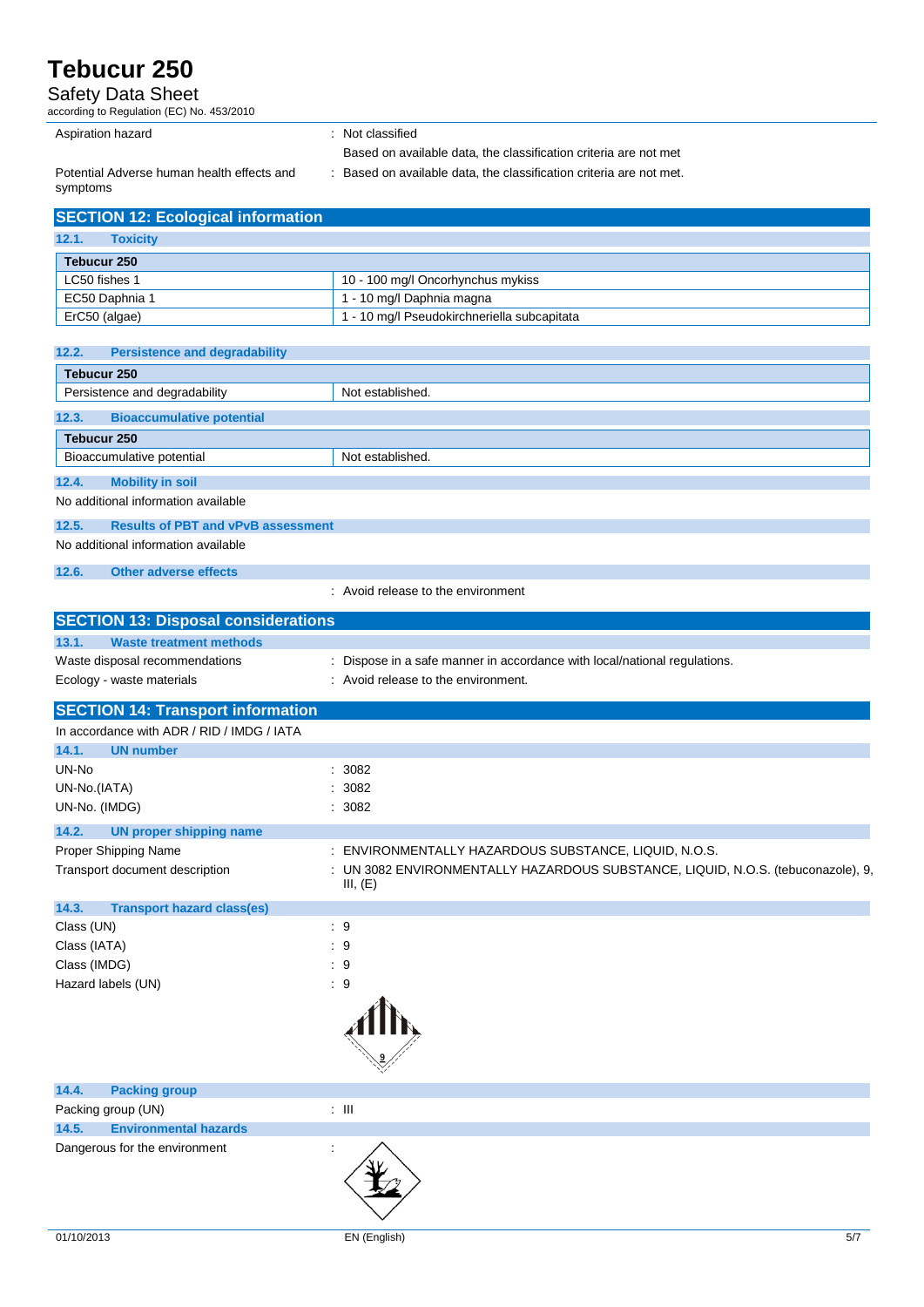## Safety Data Sheet

according to Regulation (EC) No. 453/2010

| Other information                                                         | : No supplementary information available. |
|---------------------------------------------------------------------------|-------------------------------------------|
| 14.6.<br><b>Special precautions for user</b>                              |                                           |
| 14.6.1.<br><b>Overland transport</b>                                      |                                           |
| Hazard identification number (Kemler No.)                                 | $\therefore$ 90                           |
| Classification code (UN)                                                  | : M6                                      |
| Orange plates                                                             | $\cdot$<br>90<br>3082                     |
| Special provision (ADR)                                                   | : 274, 335, 601                           |
| Transport category (ADR)                                                  | $\therefore$ 3                            |
| Tunnel restriction code                                                   | $\therefore$ E                            |
| Limited quantities (ADR)                                                  | .5L                                       |
| Excepted quantities (ADR)                                                 | $\therefore$ E1                           |
| EAC code                                                                  | $\cdot$ $\cdot$ 3Z                        |
| 14.6.2.<br><b>Transport by sea</b><br>No additional information available |                                           |
| 14.6.3.<br>Air transport                                                  |                                           |

No additional information available

**14.7. Transport in bulk according to Annex II of MARPOL 73/78 and the IBC Code**

Not applicable

### **SECTION 15: Regulatory information**

**15.1. Safety, health and environmental regulations/legislation specific for the substance or mixture**

#### **15.1.1. EU-Regulations**

No REACH Annex XVII restrictions Contains no REACH candidate substance

#### **15.1.2. National regulations**

No additional information available

#### **15.2. Chemical safety assessment**

No chemical safety assessment has been carried out

| <b>SECTION 16: Other information</b>  |                                                                                                                                                                                                                                                                                           |     |
|---------------------------------------|-------------------------------------------------------------------------------------------------------------------------------------------------------------------------------------------------------------------------------------------------------------------------------------------|-----|
| Data sources                          | : REGULATION (EC) No 1272/2008 OF THE EUROPEAN PARLIAMENT AND OF THE<br>COUNCIL of 16 December 2008 on classification, labelling and packaging of substances and<br>mixturejs, amending and repealing Directives 67/548/EEC and 1999/45/EC, and amending<br>Regulation (EC) No 1907/2006. |     |
| Other information                     | None.                                                                                                                                                                                                                                                                                     |     |
| Full text of R-, H- and EUH-phrases:: |                                                                                                                                                                                                                                                                                           |     |
| Acute Tox. 4 (Oral)                   | Acute toxicity (oral), Category 4                                                                                                                                                                                                                                                         |     |
| Aquatic Chronic 2                     | Hazardous to the aquatic environment - Chronic Hazard, Category 2                                                                                                                                                                                                                         |     |
| Eye Dam. 1                            | Serious eye damage/eye irritation, Category 1                                                                                                                                                                                                                                             |     |
| Repr. 2                               | Reproductive toxicity, Category 2                                                                                                                                                                                                                                                         |     |
| Repr. 2                               | Reproductive toxicity, Category 2                                                                                                                                                                                                                                                         |     |
| H302                                  | Harmful if swallowed                                                                                                                                                                                                                                                                      |     |
| H318                                  | Causes serious eye damage                                                                                                                                                                                                                                                                 |     |
| H361                                  | Suspected of damaging fertility or the unborn child                                                                                                                                                                                                                                       |     |
| H361d                                 | Suspected of damaging the unborn child                                                                                                                                                                                                                                                    |     |
| H411                                  | Toxic to aquatic life with long lasting effects                                                                                                                                                                                                                                           |     |
| R20/22                                | Harmful by inhalation and if swallowed                                                                                                                                                                                                                                                    |     |
| R <sub>22</sub>                       | Harmful if swallowed                                                                                                                                                                                                                                                                      |     |
| R41                                   | Risk of serious damage to eyes                                                                                                                                                                                                                                                            |     |
| R51/53                                | Toxic to aquatic organisms, may cause long-term adverse effects in the aquatic environment                                                                                                                                                                                                |     |
| R63                                   | Possible risk of harm to the unborn child                                                                                                                                                                                                                                                 |     |
| N                                     | Dangerous for the environment                                                                                                                                                                                                                                                             |     |
| 01/10/2013                            | EN (English)                                                                                                                                                                                                                                                                              | 6/7 |